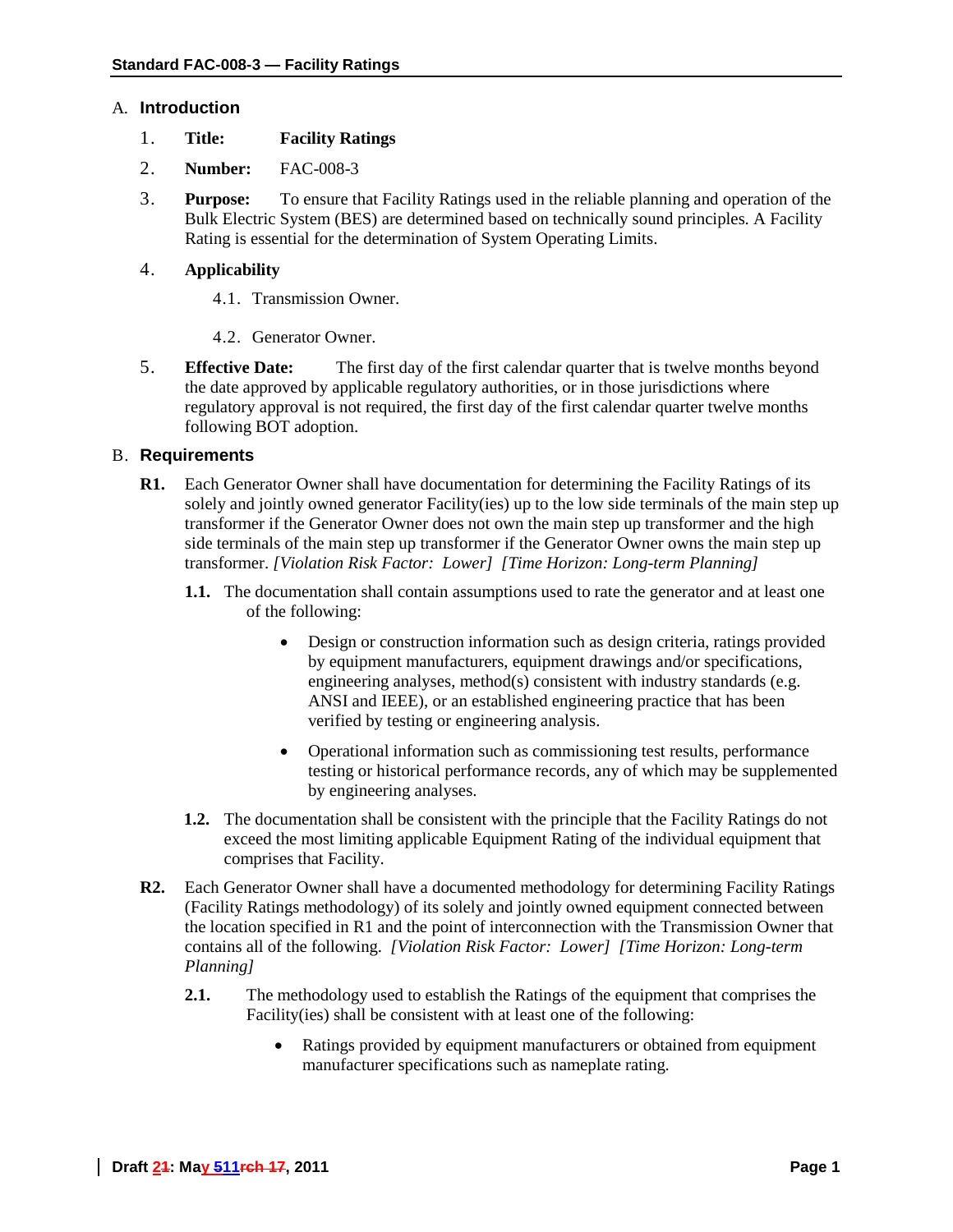- One or more industry standards developed through an open process such as Institute of Electrical and Electronic Engineers (IEEE) or International Council on Large Electric Systems (CIGRE).
- A practice that has been verified by testing, performance history or engineering analysis.
- **2.2.** The underlying assumptions, design criteria, and methods used to determine the Equipment Ratings identified in Requirement R2, Part 2.1 including identification of how each of the following were considered:
	- **2.2.1.** Equipment Rating standard(s) used in development of this methodology.
	- **2.2.2.** Ratings provided by equipment manufacturers or obtained from equipment manufacturer specifications.
	- **2.2.3.** Ambient conditions (for particular or average conditions or as they vary in real-time).
	- **2.2.4.** Operating limitations. [1](#page-1-0)
- **2.3.** A statement that a Facility Rating shall respect the most limiting applicable Equipment Rating of the individual equipment that comprises that Facility.
- **2.4.** The process by which the Rating of equipment that comprises a Facility is determined.
	- **2.4.1.** The scope of equipment addressed shall include, but not be limited to, conductors, transformers, relay protective devices, terminal equipment, and series and shunt compensation devices.
	- **2.4.2.** The scope of Ratings addressed shall include, as a minimum, both Normal and Emergency Ratings.
- **R3.** Each Transmission Owner shall have a documented methodology for determining Facility Ratings (Facility Ratings methodology) of its solely and jointly owned Facilities (except for those generating unit Facilities addressed in R1 and R2) that contains all of the following: *[Violation Risk Factor: Medium] [ Time Horizon: Long-term Planning]*
	- **3.1.** The methodology used to establish the Ratings of the equipment that comprises the Facility shall be consistent with at least one of the following:
		- Ratings provided by equipment manufacturers or obtained from equipment manufacturer specifications such as nameplate rating.
		- One or more industry standards developed through an open process such as Institute of Electrical and Electronics Engineers (IEEE) or International Council on Large Electric Systems (CIGRE).
		- A practice that has been verified by testing, performance history or engineering analysis.
	- **3.2.** The underlying assumptions, design criteria, and methods used to determine the Equipment Ratings identified in Requirement R3, Part 3.1 including identification of how each of the following were considered:
		- **3.2.1.** Equipment Rating standard(s) used in development of this methodology.

<span id="page-1-0"></span><sup>&</sup>lt;sup>1</sup> Such as temporary de-ratings of impaired equipment in accordance with good utility practice.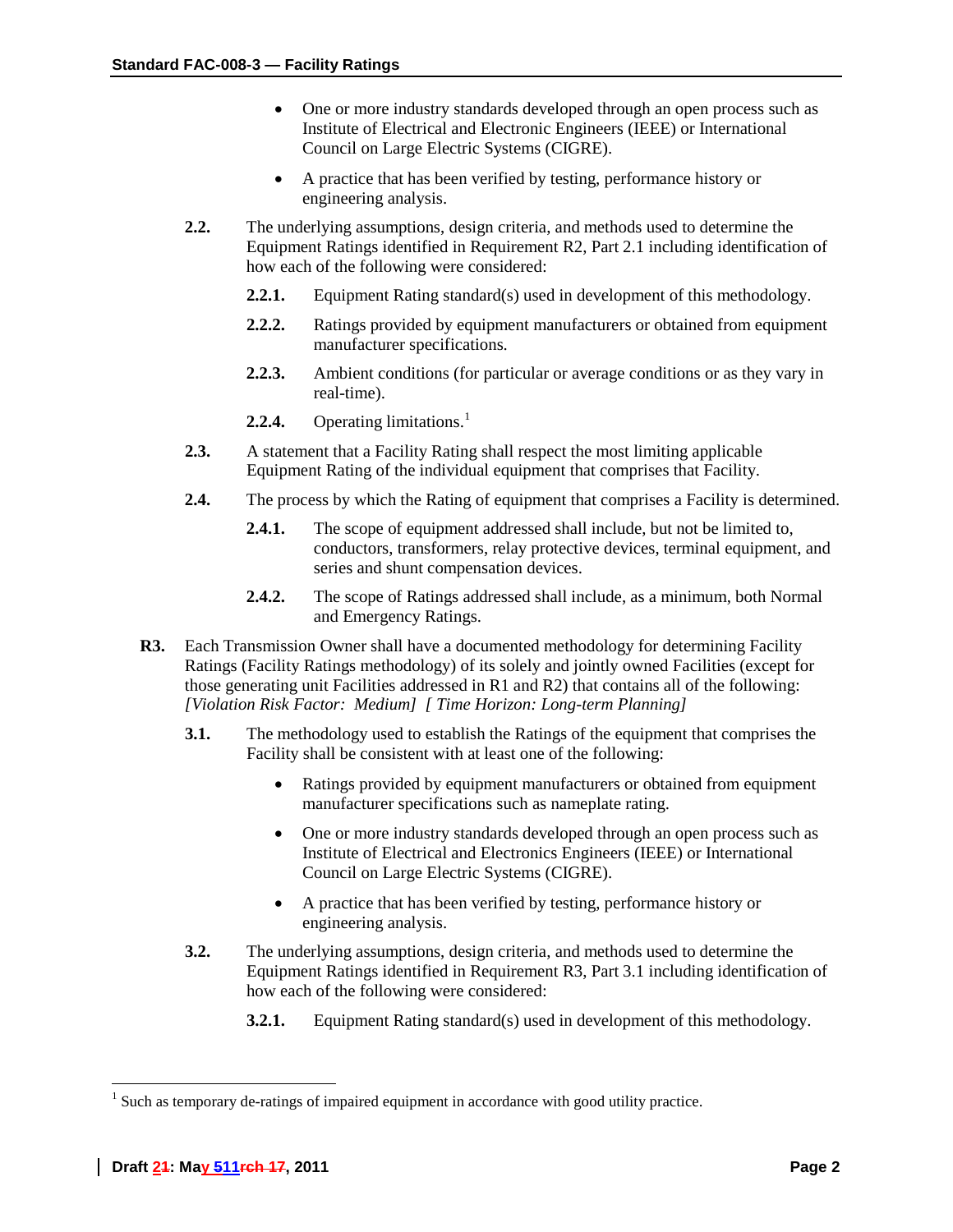- **3.2.2.** Ratings provided by equipment manufacturers or obtained from equipment manufacturer specifications.
- **3.2.3.** Ambient conditions (for particular or average conditions or as they vary in real-time).
- **3.2.4.** Operating limitations. [2](#page-2-0)
- **3.3.** A statement that a Facility Rating shall respect the most limiting applicable Equipment Rating of the individual equipment that comprises that Facility.
- **3.4.** The process by which the Rating of equipment that comprises a Facility is determined.
	- **3.4.1.** The scope of equipment addressed shall include, but not be limited to, transmission conductors, transformers, relay protective devices, terminal equipment, and series and shunt compensation devices.
	- **3.4.2.** The scope of Ratings addressed shall include, as a minimum, both Normal and Emergency Ratings.
- **R4.** Each Transmission Owner shall make its Facility Ratings methodology and each Generator Owner shall each make its documentation for determining its Facility Ratings and its Facility Ratings methodology available for inspection and technical review by those Reliability Coordinators, Transmission Operators, Transmission Planners and Planning Coordinators that have responsibility for the area in which the associated Facilities are located, within 21 calendar days of receipt of a request. *[Violation Risk Factor: Lower] [Time Horizon: Operations Planning]*
- **R5.** If a Reliability Coordinator, Transmission Operator, Transmission Planner or Planning Coordinator provides documented comments on its technical review of a Transmission Owner's Facility Ratings methodology or Generator Owner's documentation for determining its Facility Ratings and its Facility Rating methodology, the Transmission Owner or Generator Owner shall provide a response to that commenting entity within 45 calendar days of receipt of those comments. The response shall indicate whether a change will be made to the Facility Ratings methodology and, if no change will be made to that Facility Ratings methodology, the reason why. *[Violation Risk Factor: Lower] [Time Horizon: Operations Planning]*
- **R6.** Each Transmission Owner and Generator Owner shall have Facility Ratings for its solely and jointly owned Facilities that are consistent with the associated Facility Ratings methodology or documentation for determining its Facility Ratings. *[Violation Risk Factor: Medium] [Time Horizon: Operations Planning]*
- **R7.** Each Generator Owner shall provide Facility Ratings (for its solely and jointly owned Facilities that are existing Facilities, new Facilities, modifications to existing Facilities and re-ratings of existing Facilities) to its associated Reliability Coordinator(s), Planning Coordinator(s), Transmission Planner(s), Transmission Owner(s) and Transmission Operator(s) as scheduled by such requesting entities. *[Violation Risk Factor: Medium] [Time Horizon: Operations Planning]*
- **R8.** Each Transmission Owner (and each Generator Owner subject to Requirement R2) shall provide requested information as specified below (for its solely and jointly owned Facilities that are existing Facilities, new Facilities, modifications to existing Facilities and re-ratings of existing Facilities) to its associated Reliability Coordinator(s), Planning Coordinator(s), Transmission Planner(s), Transmission Owner(s) and Transmission Operator(s): *[Violation Risk Factor: Medium] [Time Horizon: Operations Planning]*

<span id="page-2-0"></span><sup>&</sup>lt;sup>2</sup> Such as temporary de-ratings of impaired equipment in accordance with good utility practice.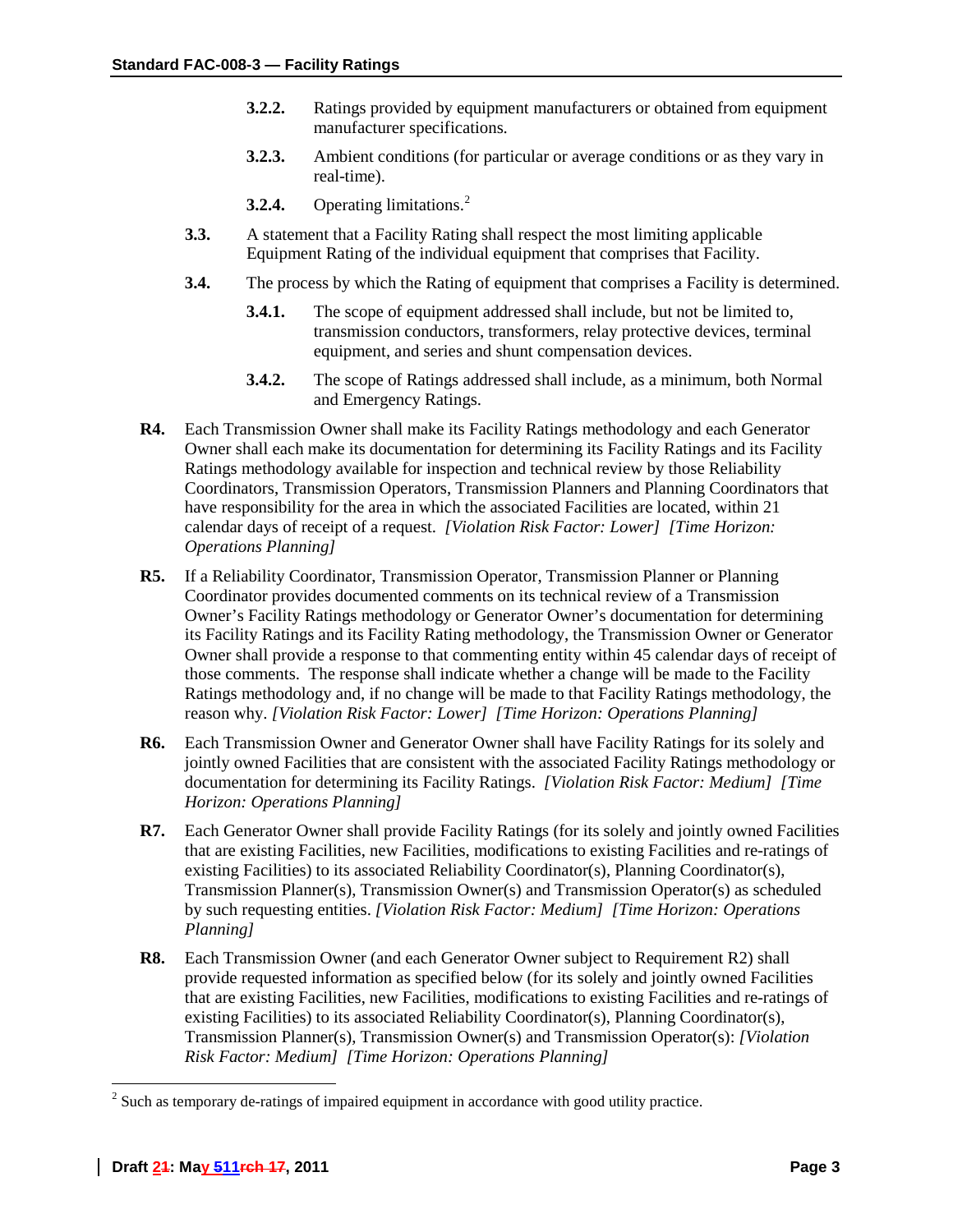- **8.1.** As scheduled by the requesting entities:
	- **8.1.1.** Facility Ratings
	- **8.1.2.** Identity of the most limiting equipment of the Facilities
- **8.2.** Within 30 calendar days (or a later date if specified by the requester), for any requested Facility with a Thermal Rating that limits the use of Facilities under the requester's authority by causing the requester has identified as having any of the following: 1) A an Interconnection Reliability Operating Limit, 2) A limitationg of Total Transfer Capability, 3) An impediment to ng generator deliverability, or 4) An impediment to impeding service to a major city or load pocketcenter:
	- **8.2.1.** Identity of the existing next most limiting equipment of the Facility
	- **8.2.2.** The **Equipment Thermal** Rating for the next most limiting equipment identified in Requirement R8, Part 8.2.1.

### C. **Measures**

- **M1.** Each Generator Owner shall have documentation that shows how its Facility Ratings were determined as identified in Requirement 1.
- **M2.** Each Generator Owner shall have a documented Facility Ratings methodology that includes all of the items identified in Requirement 2, Parts 2.1 through 2.4.
- **M3.** Each Transmission Owner shall have a documented Facility Ratings methodology that includes all of the items identified in Requirement 3, Parts 3.1 through 3.4.
- **M4.** Each Transmission Owner shall have evidence, such as a copy of a dated electronic note, or other comparable evidence to show that it made its Facility Ratings methodology available for inspection within 21 calendar days of a request in accordance with Requirement 4. The Generator Owner shall have evidence, such as a copy of a dated electronic note, or other comparable evidence to show that it made its documentation for determining its Facility Ratings or its Facility Ratings methodology available for inspection within 21 calendar days of a request in accordance with Requirement R4.
- **M5.** If the Reliability Coordinator, Transmission Operator, Transmission Planner or Planning Coordinator provides documented comments on its technical review of a Transmission Owner's or Generator Owner's Facility Ratings methodology or a Generator Owner's documentation for determining its Facility Ratings, the Transmission Owner or Generator Owner shall have evidence, (such as a copy of a dated electronic or hard copy note, or other comparable evidence from the Transmission Owner or Generator Owner addressed to the commenter that includes the response to the comment,) that it provided a response to that commenting entity in accordance with Requirement R5.
- **M6.** Each Transmission Owner and Generator Owner shall have evidence to show that its Facility Ratings are consistent with the documentation for determining its Facility Ratings as specified in Requirement R1 or consistent with its Facility Ratings methodology as specified in Requirements R2 and R3 (Requirement R6).
- **M7.** Each Generator Owner shall have evidence, such as a copy of a dated electronic note, or other comparable evidence to show that it provided its Facility Ratings to its associated Reliability Coordinator(s), Planning Coordinator(s), Transmission Planner(s), Transmission Owner(s) and Transmission Operator(s) in accordance with Requirement R7.
- **M8.** Each Transmission Owner (and Generator Owner subject to Requirement R2) shall have evidence, such as a copy of a dated electronic note, or other comparable evidence to show that it provided its Facility Ratings and identity of limiting equipment to its associated Reliability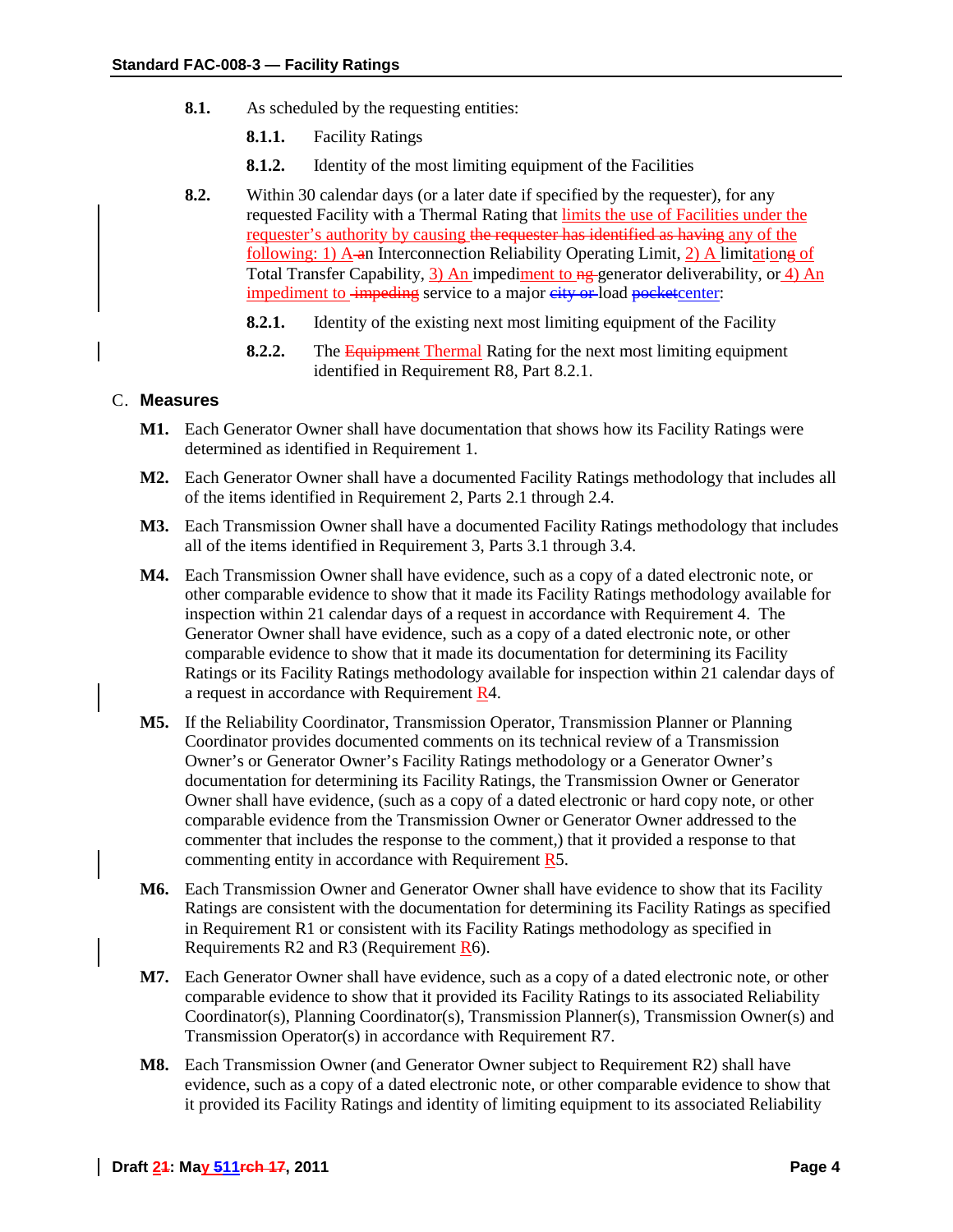Coordinator(s), Planning Coordinator(s), Transmission Planner(s), Transmission Owner(s) and Transmission Operator(s) in accordance with Requirement R8.

#### D. **Compliance**

1. Compliance Monitoring Process

#### 1.1. **Compliance Enforcement Authority**

Regional Entity

#### 1.2. **Compliance Monitoring and Enforcement Processes:**

- Self-Certifications
- Spot Checking
- Compliance Audits
- Self-Reporting
- Compliance Violation Investigations
- Complaints

#### 1.3. **Data Retention**

The Generator Owner shall keep its current documentation (for R1) and any modifications to the documentation that were in force since last compliance audit period for Measure M1 and Measure M6.

The Generator Owner shall keep its current, in force Facility Ratings methodology (for R2) and any modifications to the methodology that were in force since last compliance audit period for Measure M2 and Measure M6.

The Transmission Owner shall keep its current, in force Facility Ratings methodology (for R3) and any modifications to the methodology that were in force since the last compliance audit for Measure M3 and Measure M6.

The Transmission Owner and Generator Owner shall keep its current, in force Facility Ratings and any changes to those ratings for three calendar years for Measure M6.

The Generator Owner and Transmission Owner shall each keep evidence for Measure M4, and Measure M5, for three calendar years.

The Generator Owner shall keep evidence for Measure M7 for three calendar years.

The Transmission Owner (and Generator Owner that is subject to Requirement R2) shall keep evidence for Measure M8 for three calendar years.

If a Generator Owner or Transmission Owner is found non-compliant, it shall keep information related to the non-compliance until found compliant.

The Compliance Enforcement Authority shall keep the last audit and all subsequent compliance records.

#### 1.4. **Additional Compliance Information**

None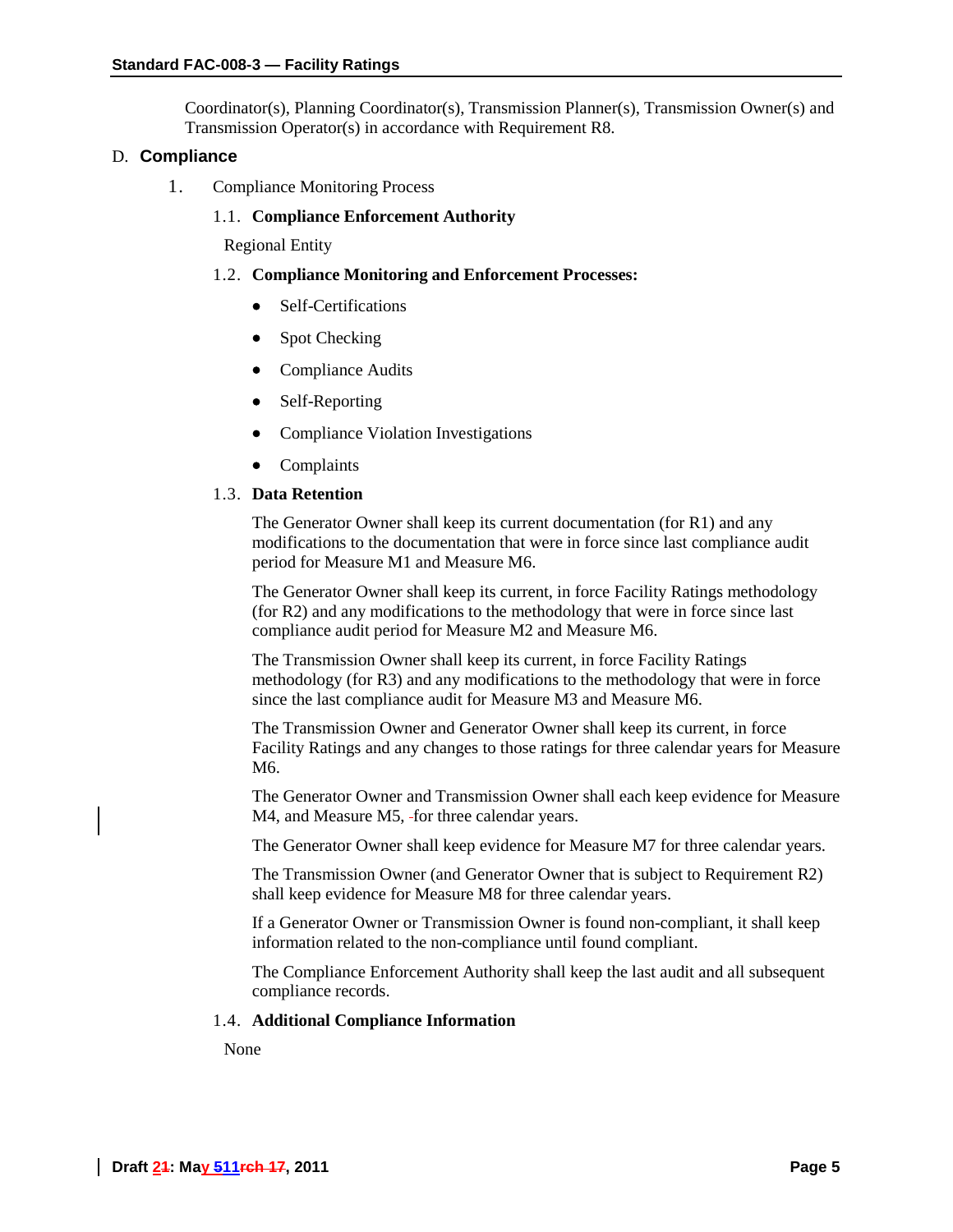# **Violation Severity Levels**

| R#             | <b>Lower VSL</b>                                                                                                                                                                                                                             | <b>Moderate VSL</b>                                                                                                                                                                                  | <b>High VSL</b>                                                                                                                                                                                                                                                                                                                                     | <b>Severe VSL</b>                                                                                                                                                                                                                                                                                                                                                                                                                                                 |
|----------------|----------------------------------------------------------------------------------------------------------------------------------------------------------------------------------------------------------------------------------------------|------------------------------------------------------------------------------------------------------------------------------------------------------------------------------------------------------|-----------------------------------------------------------------------------------------------------------------------------------------------------------------------------------------------------------------------------------------------------------------------------------------------------------------------------------------------------|-------------------------------------------------------------------------------------------------------------------------------------------------------------------------------------------------------------------------------------------------------------------------------------------------------------------------------------------------------------------------------------------------------------------------------------------------------------------|
| R1             | N/A                                                                                                                                                                                                                                          | The Generator Owner's<br>$\bullet$<br><b>Facility Rating documentation</b><br>did not address Requirement<br>R1, Part 1.1.                                                                           | The Generator Owner's Facility<br>Rating documentation did not<br>address Requirement R1, Part 1.2.                                                                                                                                                                                                                                                 | The Generator Owner failed to<br>provide documentation for<br>determining its Facility Ratings.                                                                                                                                                                                                                                                                                                                                                                   |
| R2             | The Generator Owner failed to<br>include in its Facility Rating<br>methodology one of the following<br>Parts of Requirement R2:<br>2.1.<br>$\bullet$<br>2.2.1<br>$\bullet$<br>2.2.2<br>$\bullet$<br>2.2.3<br>$\bullet$<br>2.2.4<br>$\bullet$ | The Generator Owner failed to<br>include in its Facility Rating<br>methodology two of the following<br>Parts of Requirement R2:<br>2.1<br>$\bullet$<br>2.2.1<br>$\bullet$<br>2.2.2<br>2.2.3<br>2.2.4 | The Generator Owner's Facility<br>Rating methodology did not<br>address all the components of<br>Requirement R2, Part 2.4.<br><b>OR</b><br>The Generator Owner failed to<br>include in its Facility Rating<br>Methodology, three of the<br>following Parts of Requirement R2:<br>2.1.<br>$\bullet$<br>2.2.1<br>$\bullet$<br>2.2.2<br>2.2.3<br>2.2.4 | The Generator Owner's Facility<br>Rating methodology failed to<br>recognize a facility's rating based<br>on the most limiting component<br>rating as required in Requirement<br>R <sub>2</sub> , Part 2.3<br><b>OR</b><br>The Generator Owner failed to<br>include in its Facility Rating<br>Methodology four or more of the<br>following Parts of Requirement R2:<br>2.1<br>$\bullet$<br>2.2.1<br>$\bullet$<br>2.2.2<br>2.2.3<br>$\bullet$<br>2.2.4<br>$\bullet$ |
| R <sub>3</sub> | The Transmission Owner failed to<br>include in its Facility Rating<br>methodology one of the following<br>Parts of Requirement R3:<br>3.1<br>$\bullet$<br>3.2.1<br>$\bullet$                                                                 | The Transmission Owner failed to<br>include in its Facility Rating<br>methodology two of the following<br>Parts of Requirement R3:<br>3.1<br>$\bullet$<br>3.2.1                                      | The Transmission Owner's Facility<br>Rating methodology did not<br>address either of the following<br>Parts of Requirement R3:<br>3.4.1<br>3.4.2                                                                                                                                                                                                    | The Transmission Owner's Facility<br>Rating methodology failed to<br>recognize a Facility's rating based<br>on the most limiting component<br>rating as required in Requirement<br>R3, Part 3.3<br><b>OR</b>                                                                                                                                                                                                                                                      |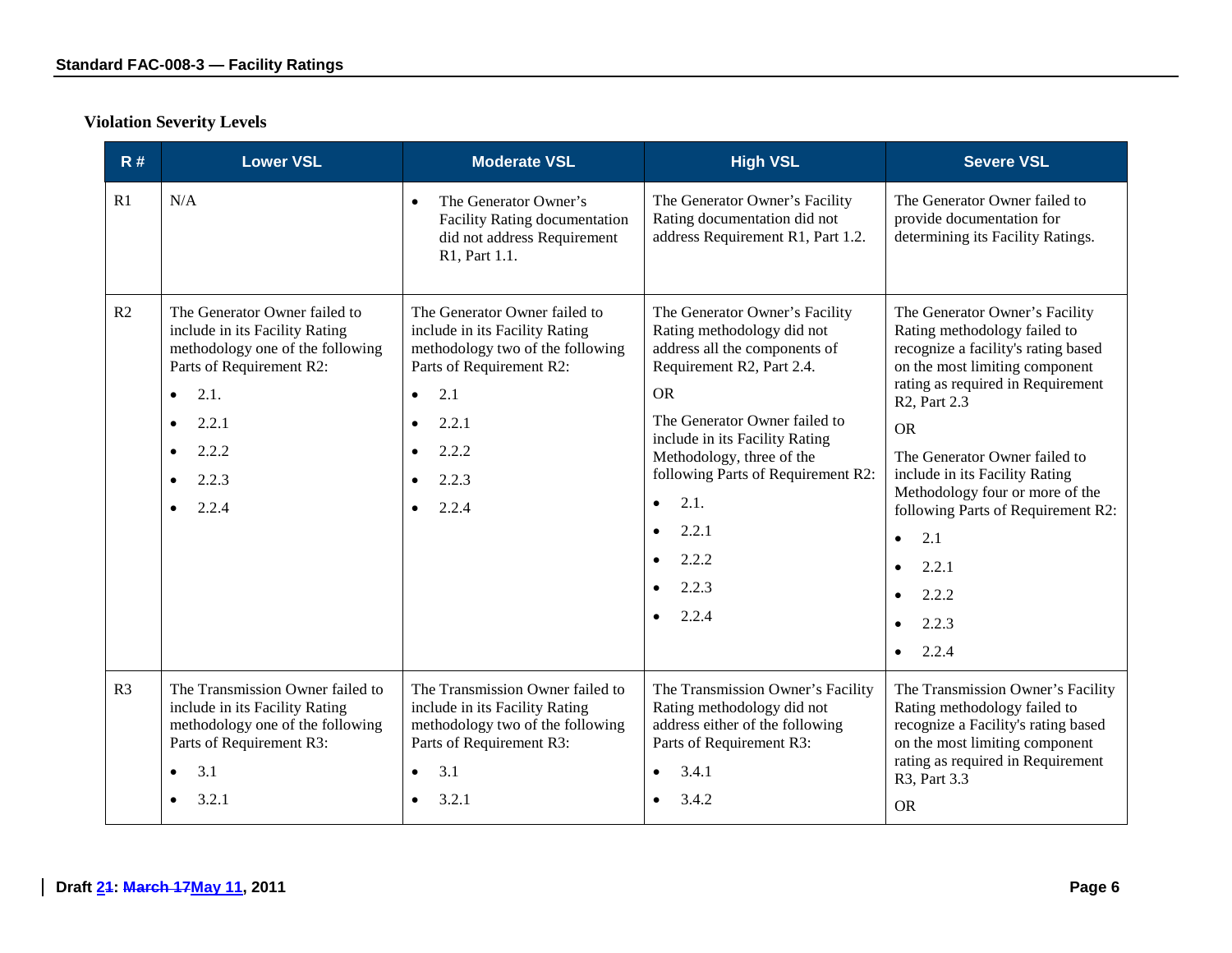| R#             | <b>Lower VSL</b><br><b>Moderate VSL</b>                                                                                                                                                                                                                                                                                       |                                                                                                                                                                                                                                                                                  | <b>High VSL</b>                                                                                                                                                                                                                   | <b>Severe VSL</b>                                                                                                                                                                       |
|----------------|-------------------------------------------------------------------------------------------------------------------------------------------------------------------------------------------------------------------------------------------------------------------------------------------------------------------------------|----------------------------------------------------------------------------------------------------------------------------------------------------------------------------------------------------------------------------------------------------------------------------------|-----------------------------------------------------------------------------------------------------------------------------------------------------------------------------------------------------------------------------------|-----------------------------------------------------------------------------------------------------------------------------------------------------------------------------------------|
|                | 3.2.2<br>$\bullet$<br>3.2.3<br>3.2.4                                                                                                                                                                                                                                                                                          | 3.2.2<br>$\bullet$<br>3.2.3<br>$\bullet$<br>3.2.4<br>$\bullet$                                                                                                                                                                                                                   | <b>OR</b><br>The Transmission Owner failed to<br>include in its Facility Rating<br>methodology three of the following<br>Parts of Requirement R3:<br>3.1<br>$\bullet$                                                             | The Transmission Owner failed to<br>include in its Facility Rating<br>methodology four or more of the<br>following Parts of Requirement R3:<br>3.1<br>$\bullet$<br>3.2.1<br>$\bullet$   |
|                |                                                                                                                                                                                                                                                                                                                               |                                                                                                                                                                                                                                                                                  | 3.2.1<br>$\bullet$                                                                                                                                                                                                                |                                                                                                                                                                                         |
|                |                                                                                                                                                                                                                                                                                                                               |                                                                                                                                                                                                                                                                                  | 3.2.2<br>$\bullet$                                                                                                                                                                                                                | 3.2.3                                                                                                                                                                                   |
|                |                                                                                                                                                                                                                                                                                                                               |                                                                                                                                                                                                                                                                                  | 3.2.3<br>$\bullet$                                                                                                                                                                                                                | 3.2.4                                                                                                                                                                                   |
|                |                                                                                                                                                                                                                                                                                                                               |                                                                                                                                                                                                                                                                                  | 3.2.4<br>$\bullet$                                                                                                                                                                                                                |                                                                                                                                                                                         |
| R <sub>4</sub> | The responsible entity made its<br>Facility Ratings methodology or<br><b>Facility Ratings documentation</b><br>available within more than 21<br>calendar days but less than or equal<br>to 31 calendar days after a request.                                                                                                  | The responsible entity made its<br>Facility Ratings methodology or<br><b>Facility Ratings documentation</b><br>available within more than 31<br>calendar days but less than or equal<br>to 41 calendar days after a request.                                                     | The responsible entity made its<br>Facility Rating methodology or<br><b>Facility Ratings documentation</b><br>available within more than 41<br>calendar days but less than or equal<br>to 51 calendar days after a request.       | The responsible entity failed to<br>make its Facility Ratings<br>methodology or Facility Ratings<br>documentation available in more<br>than 51 calendar days after a<br>request. $(R3)$ |
| R <sub>5</sub> | The responsible entity provided a<br>The responsible entity provided a<br>response in more than 45 calendar<br>response in more than 60 calendar<br>days but less than or equal to 60<br>days but less than or equal to 70<br>calendar days after a request. (R5)<br>calendar days after a request.<br><b>OR</b><br><b>OR</b> |                                                                                                                                                                                                                                                                                  | The responsible entity provided a<br>response in more than 70 calendar<br>days but less than or equal to 80<br>calendar days after a request.                                                                                     | The responsible entity failed to<br>provide a response as required in<br>more than 80 calendar days after<br>the comments were received. (R5)                                           |
|                |                                                                                                                                                                                                                                                                                                                               | The responsible entity provided a<br>response within 45 calendar days,<br>and the response indicated that a<br>change will not be made to the<br>Facility Ratings methodology or<br>Facility Ratings documentation but<br>did not indicate why no change will<br>be made. $(R5)$ | The responsible entity provided a<br>response within 45 calendar days,<br>but the response did not indicate<br>whether a change will be made to<br>the Facility Ratings methodology or<br>Facility Ratings documentation.<br>(R5) |                                                                                                                                                                                         |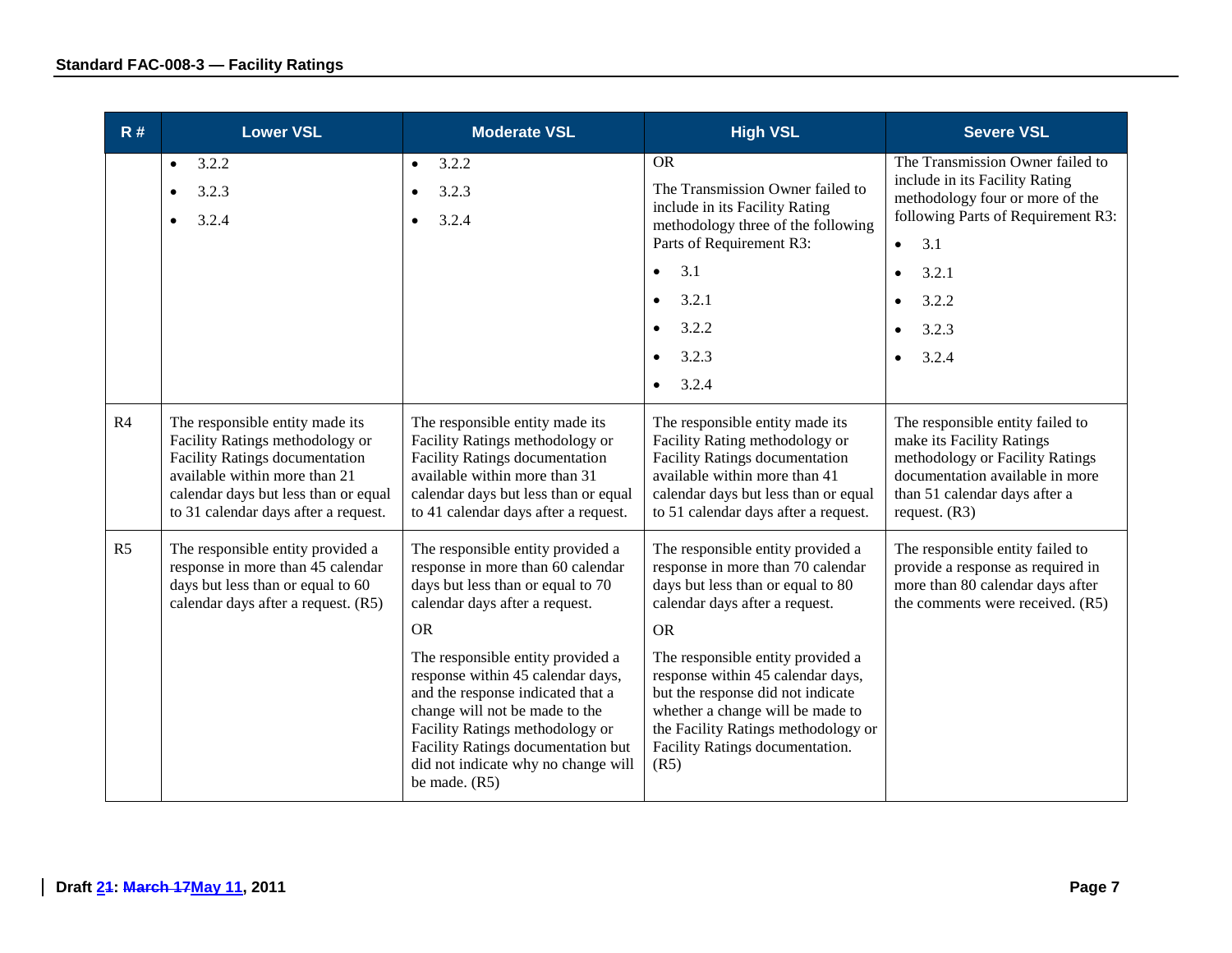| R#             | <b>Lower VSL</b>                                                                                                                                                                                                                                                                                                                                                                                                                                      | <b>Moderate VSL</b>                                                                                                                                                                                                                                                                                                                                                                                                                               | <b>High VSL</b>                                                                                                                                                                                                                                                                                                                                                                                                                                   | <b>Severe VSL</b>                                                                                                                                                                                                                                                                                                                                                                                                                                                             |
|----------------|-------------------------------------------------------------------------------------------------------------------------------------------------------------------------------------------------------------------------------------------------------------------------------------------------------------------------------------------------------------------------------------------------------------------------------------------------------|---------------------------------------------------------------------------------------------------------------------------------------------------------------------------------------------------------------------------------------------------------------------------------------------------------------------------------------------------------------------------------------------------------------------------------------------------|---------------------------------------------------------------------------------------------------------------------------------------------------------------------------------------------------------------------------------------------------------------------------------------------------------------------------------------------------------------------------------------------------------------------------------------------------|-------------------------------------------------------------------------------------------------------------------------------------------------------------------------------------------------------------------------------------------------------------------------------------------------------------------------------------------------------------------------------------------------------------------------------------------------------------------------------|
| R <sub>6</sub> | The responsible entity failed to<br>establish Facility Ratings consistent<br>with the associated Facility Ratings<br>methodology or documentation for<br>determining the Facility Ratings for<br>5% or less of its solely owned and<br>jointly owned Facilities. (R6)                                                                                                                                                                                 | The responsible entity failed to<br>establish Facility Ratings consistent<br>with the associated Facility Ratings<br>methodology or documentation for<br>determining the Facility Ratings for<br>more than 5% or more, but less<br>than up to (and including) 10% of<br>its solely owned and jointly owned<br>Facilities. (R6)                                                                                                                    | The responsible entity failed to<br>establish Facility Ratings consistent<br>with the associated Facility Ratings<br>methodology or documentation for<br>determining the Facility Ratings for<br>more than 10% up to (and<br>including) 15% of its solely owned<br>and jointly owned Facilities. (R6)                                                                                                                                             | The responsible entity failed to<br>establish Facility Ratings consistent<br>with the associated Facility Ratings<br>methodology or documentation for<br>determining the Facility Ratings for<br>more than 15% of its solely owned<br>and jointly owned Facilities. (R6)                                                                                                                                                                                                      |
| R7             | The Generator Owner provided its<br>Facility Ratings to all of the<br>requesting entities but missed<br>meeting the schedules by up to and<br>including 15 calendar days.                                                                                                                                                                                                                                                                             | The Generator Owner provided its<br>Facility Ratings to all of the<br>requesting entities but missed<br>meeting the schedules by more than<br>15 calendar days but less than or<br>equal to 25 calendar days.                                                                                                                                                                                                                                     | The Generator Owner provided its<br>Facility Ratings to all of the<br>requesting entities but missed<br>meeting the schedules by more than<br>25 calendar days but less than or<br>equal to 35 calendar days.                                                                                                                                                                                                                                     | The Generator Owner provided its<br>Facility Ratings to all of the<br>requesting entities but missed<br>meeting the schedules by more than<br>35 calendar days.<br><b>OR</b><br>The Generator Owner failed to<br>provide its Facility Ratings to the<br>requesting entities.                                                                                                                                                                                                  |
| R8             | The responsible entity provided its<br>Facility Ratings to all of the<br>requesting entities but missed<br>meeting the schedules by up to and<br>including 15 calendar days. (R8,<br>Part 8.1)<br><b>OR</b><br>The responsible entity provided less<br>than 100%, but not less than or<br>equal to 95% of the required Rating<br>information to all of the requesting<br>entities. (R8, Part 8.1)<br><b>OR</b><br>The responsible entity provided the | The responsible entity provided its<br>Facility Ratings to all of the<br>requesting entities but missed<br>meeting the schedules by more than<br>15 calendar days but less than or<br>equal to 25 calendar days. (R8, Part<br>8.1)<br><b>OR</b><br>The responsible entity provided less<br>than 95%, but not less than or equal<br>to 90% of the required Rating<br>information to all of the requesting<br>entities. (R8, Part 8.1)<br><b>OR</b> | The responsible entity provided its<br>Facility Ratings to all of the<br>requesting entities but missed<br>meeting the schedules by more than<br>25 calendar days but less than or<br>equal to 35 calendar days. (R8, Part<br>8.1)<br><b>OR</b><br>The responsible entity provided less<br>than 90%, but not less than or equal<br>to 85% of the required Rating<br>information to all of the requesting<br>entities. (R8, Part 8.1)<br><b>OR</b> | The responsible entity provided its<br>Facility Ratings to all of the<br>requesting entities but missed<br>meeting the schedules by more than<br>35 calendar days. (R8, Part 8.1)<br><b>OR</b><br>The responsible entity provided less<br>than 85% of the required Rating<br>information to all of the requesting<br>entities. (R8, Part 8.1)<br><b>OR</b><br>The responsible entity provided the<br>required Rating information to the<br>requesting entity, but did so more |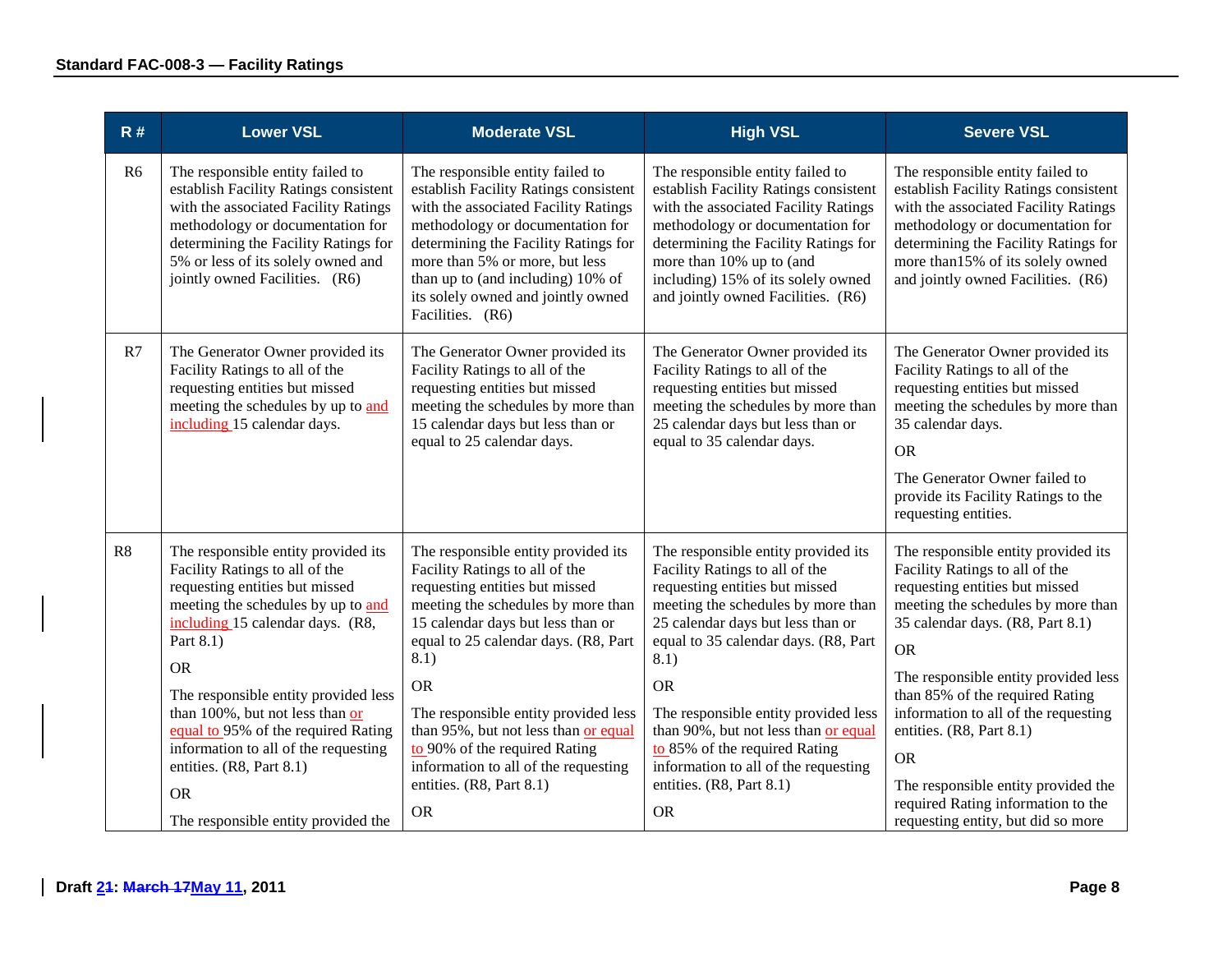| R# | <b>Lower VSL</b>                                                                                                                                                                                                                                                                                                                                 | <b>Moderate VSL</b>                                                                                                                                                                                                                                                                                                                                                                 | <b>High VSL</b>                                                                                                                                                                                                                                                                                                                                                                         | Severe VSL                                                                                                                                                                                                                                                                              |
|----|--------------------------------------------------------------------------------------------------------------------------------------------------------------------------------------------------------------------------------------------------------------------------------------------------------------------------------------------------|-------------------------------------------------------------------------------------------------------------------------------------------------------------------------------------------------------------------------------------------------------------------------------------------------------------------------------------------------------------------------------------|-----------------------------------------------------------------------------------------------------------------------------------------------------------------------------------------------------------------------------------------------------------------------------------------------------------------------------------------------------------------------------------------|-----------------------------------------------------------------------------------------------------------------------------------------------------------------------------------------------------------------------------------------------------------------------------------------|
|    | required Rating information to the<br>requesting entity, but the<br>information was provided up to and<br>including 15 calendar days late.<br>(R8, Part 8.2)<br>OR.<br>The responsible entity provided less<br>than 100%, but not less than or<br>equal to 95% of the required Rating<br>information to the requesting entity.<br>(R8, Part 8.2) | The responsible entity provided the<br>required Rating information to the<br>requesting entity, but did so more<br>15 calendar days but less than or<br>equal to 25 calendar days late. (R8,<br>Part $8.2$ )<br><b>OR</b><br>The responsible entity provided less<br>than 95%, but not less than or equal<br>to 90% of the required Rating<br>information to the requesting entity. | The responsible entity provided the<br>required Rating information to the<br>requesting entity, but did so more<br>than 25 calendar days but less than<br>or equal to 35 calendar days late.<br>(R8, Part 8.2)<br><b>OR</b><br>The responsible entity provided less<br>than 90%, but no less than or equal<br>to $85\%$ of the required Rating<br>information to the requesting entity. | than 35 calendar days late. (R8,<br>Part 8.2)<br><b>OR</b><br>The responsible entity provided less<br>than 85 % of the required Rating<br>information to the requesting entity.<br>(R8, Part 8.2)<br><b>OR</b><br>The responsible entity failed to<br>provide its Rating information to |
|    |                                                                                                                                                                                                                                                                                                                                                  | (R8, Part 8.2)                                                                                                                                                                                                                                                                                                                                                                      | (R8, Part 8.2)                                                                                                                                                                                                                                                                                                                                                                          | the requesting entity. (R8, Part 8.1)                                                                                                                                                                                                                                                   |